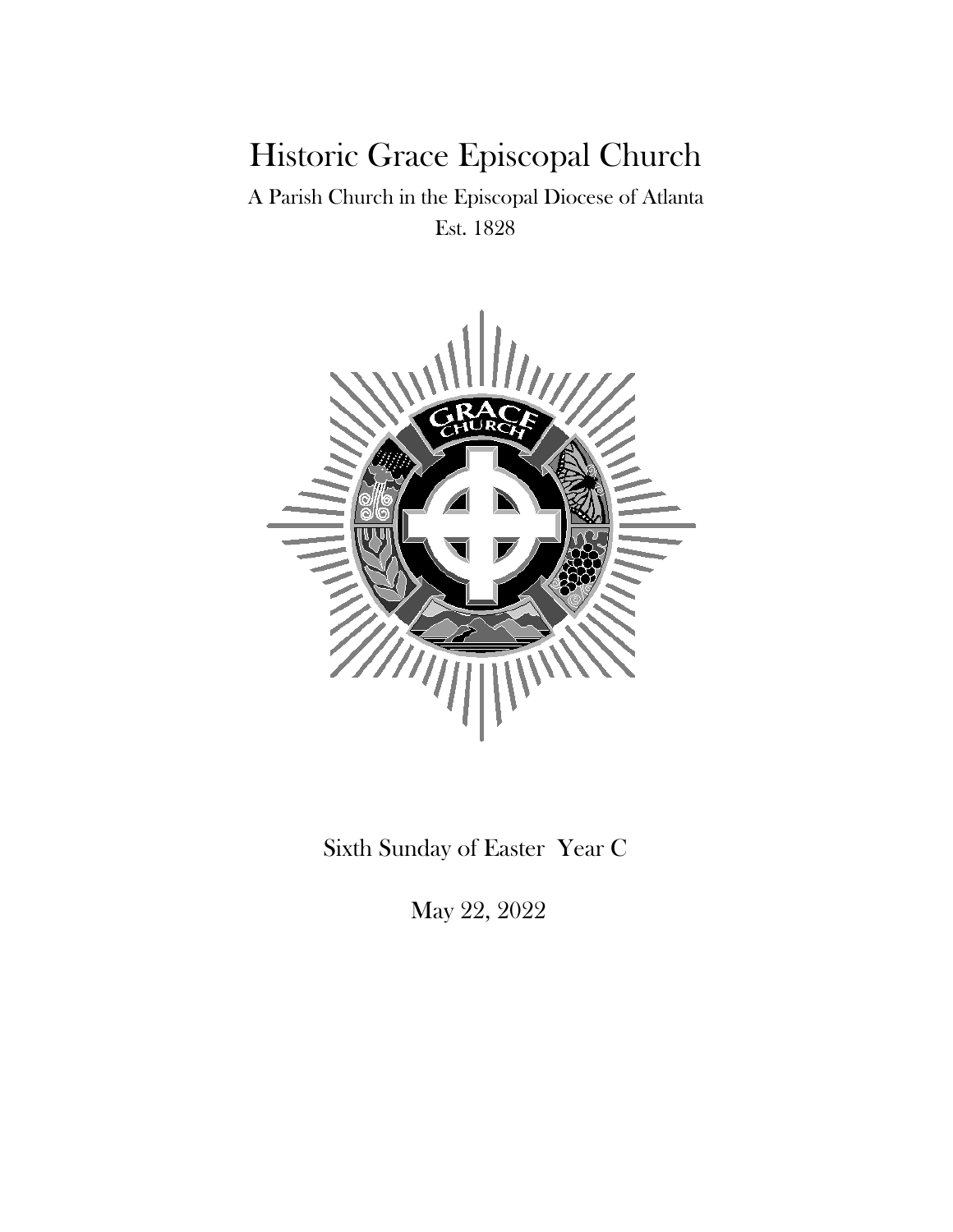#### Page 1

# Holy Eucharist Rite I 8:15AM

The 8:15 early service is a simple, contemplative service that offers you a time and space for prayer. It uses the more traditional language that can be found within the Anglican Tradition and primarily comes from the earlier 1928 Book of Common Prayer. Please feel free to take advantage of the quiet space before the service begins for your personal devotions.

### Community Minute

# The Word of God

# **Opening Acclamation** BCP 323

| <b>Celebrant</b> | Alleluia. Christ is risen.         |
|------------------|------------------------------------|
| People           | The Lord is risen indeed. Allehua. |

# **Collect for Purity BCP 323**

Almighty God, to you all hearts are open, all desires known, and from you no secrets are hid: Cleanse the thoughts of our hearts by the inspiration of your Holy Spirit, that we may perfectly love you, and worthily magnify your holy Name; through Christ our Lord. Amen.

# Gloria BCP 324

# The Collect of the Day

O God, you have prepared for those who love you such good things as surpass our understanding: Pour into our hearts such love towards you, that we, loving you in all things and above all things, may obtain your promises, which exceed all that we can desire; through Jesus Christ our Lord, who lives and reigns with you and the Holy Spirit, one God, for ever and ever. Amen.

| The First Reading: Acts 16:9-15               | Leaflet, page 3 |
|-----------------------------------------------|-----------------|
| Psalm 67                                      | Leaflet, page 4 |
| The Second Reading: Revelation 21:10, 22-22:5 | Leaflet, page 4 |
| The Gospel Reading: John 14:23-29             | Leaflet, page 4 |
| The Homily: The Rev. Dr. Cynthia Park         |                 |
| The Nicene Creed                              | <b>BCP 326</b>  |
| The Prayers of the People Form III            | <b>BCP 387</b>  |
| The Peace                                     | <b>BCP 332</b>  |
| The Offertory                                 |                 |
| The Great Thanksgiving: Eucharistic Prayer I  | <b>BCP 333</b>  |
| The Lord's Prayer                             | <b>BCP 336</b>  |
| The Breaking of the Bread                     | <b>BCP 337</b>  |
| <b>Communion of the People</b>                |                 |
| <b>Prayer after Communion</b>                 | <b>BCP 339</b>  |
| The Blessing                                  |                 |
| The Dismissal                                 | <b>BCP 339</b>  |
|                                               |                 |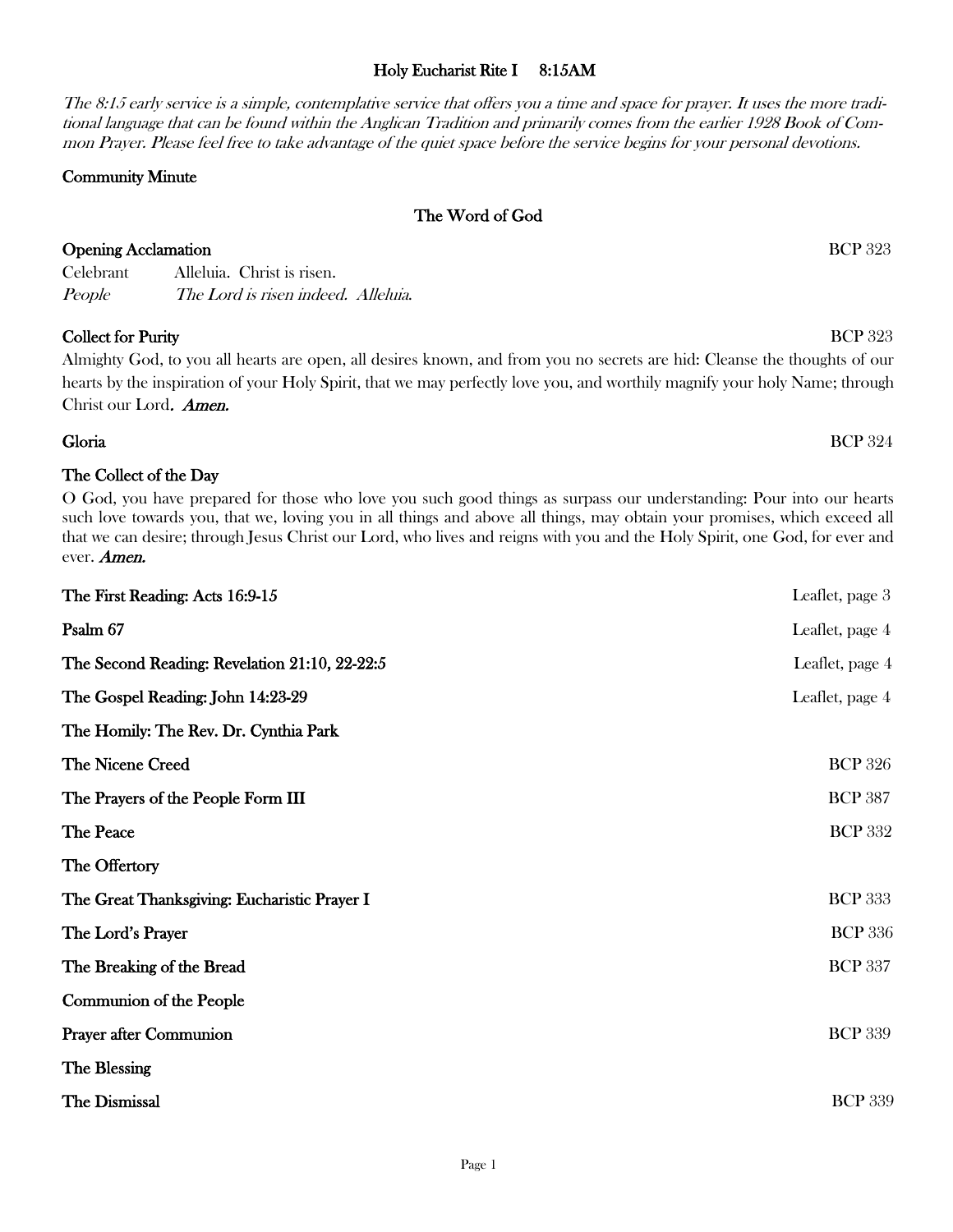# Holy Eucharist Rite II 10:45AM

Prelude Prelude Prelude on "Ave Verum Corpus" Wolfgang Amadeus Mozart arr. E. Power Biggs 1980 the H. W. Gray Company, Copyright Assigned 1971 to Belwin Mills Publishing Corp, Melville, New York, NY Copyright renewed 1978

# Community Minute

The word "liturgy" means "the public work of the people that has a personal cost." We invest our energy and resources into our common prayer. The opening portion of the liturgy invites us to gather in this space at this time, bringing all of ourselves into this shared worship as we focus our attention on God's love for us. We are made more aware of our union with God and with one another as we remember that our worship of God is the core element of our lives as Christians.

# At the Entrance: Hymn 398 Words: Isaac Watts (1674-1748), alt.

Music: Forest Green, English melody; adapt. and harm. Ralph Vaughan Williams (1872– 1958)

# The Word of God

### The Opening Acclamation and Baptismal Versicles BCP 209

| Celebrant | Blessed be God: Father, Son, and Holy Spirit.       |
|-----------|-----------------------------------------------------|
| People    | And blessed be his kingdom, now and for ever. Amen. |
| Celebrant | There is one Body and one Spirit;                   |
| People    | There is one hope in God's call to us;              |
| Celebrant | One Lord, one Faith, one Baptism;                   |
| People    | One God and Father of all.                          |
| Celebrant | The Lord be with you.                               |
| People    | And also with you.                                  |
| Celebrant | Let us pray.                                        |

# **Collect for Purity BCP 355**

Almighty God, to you all hearts are open, all desires known, and from you no secrets are hid: Cleanse the thoughts of our hearts by the inspiration of your Holy Spirit, that we may perfectly love you, and worthily magnify your holy Name; through Christ our Lord. Amen.

# Gloria: Hymn S278 William Mathias arr. Alex Benestelli

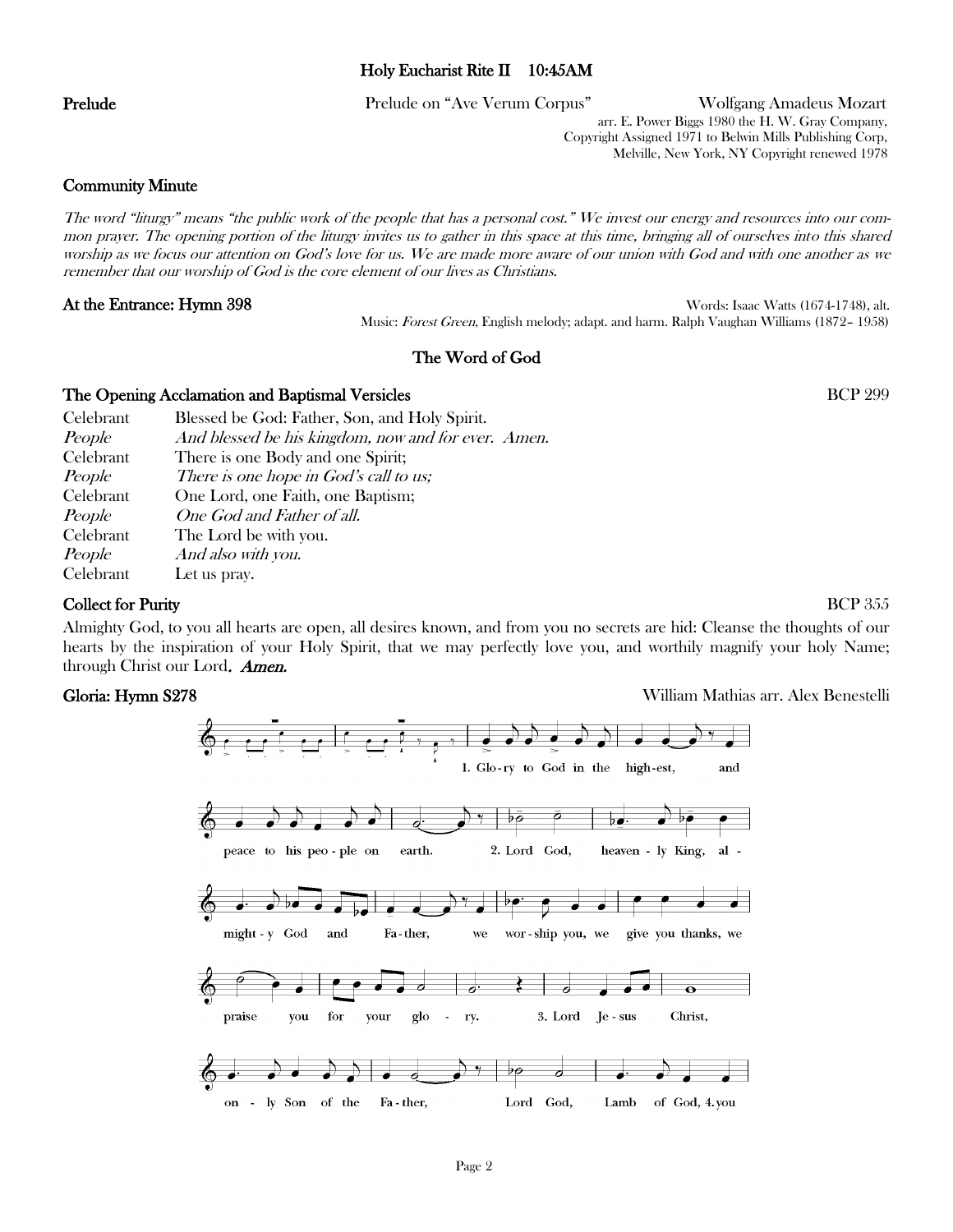

### The Collect of the Day

O God, you have prepared for those who love you such good things as surpass our understanding: Pour into our hearts such love towards you, that we, loving you in all things and above all things, may obtain your promises, which exceed all that we can desire; through Jesus Christ our Lord, who lives and reigns with you and the Holy Spirit, one God, for ever and ever. Amen.

### The Blessing of the Children and Dismissal to Children's Chapel

Children ages three to kindergarten are invited to come forward.

Our attention now turns to the assigned texts for the day, as we listen for the Spirit's guidance through ancient texts that connect with our present circumstances. We remember that it is not so much that "we read the texts," as it is that "the Spirit reads us through the texts." Following the readings and hymn, the preacher will offer a sermon that seeks to help nurture our personal and communal reflection.

### The First Reading: Acts 16:9-15

During the night Paul had a vision: there stood a man of Macedonia pleading with him and saying, "Come over to Macedonia and help us." When he had seen the vision, we immediately tried to cross over to Macedonia, being convinced that God had called us to proclaim the good news to them. We set sail from Troas and took a straight course to Samothrace, the following day to Neapolis, and from there to Philippi, which is a leading city of the district of Macedonia and a Roman colony. We remained in this city for some days. On the sabbath day we went outside the gate by the river, where we supposed there was a place of prayer; and we sat down and spoke to the women who had gathered there. A certain woman named Lydia, a worshiper of God, was listening to us; she was from the city of Thyatira and a dealer in purple cloth. The Lord opened her heart to listen eagerly to what was said by Paul. When she and her household were baptized, she urged us, saying, "If you have judged me to be faithful to the Lord, come and stay at my home." And she prevailed upon us.

Reader The Word of the Lord.

People Thanks be to God.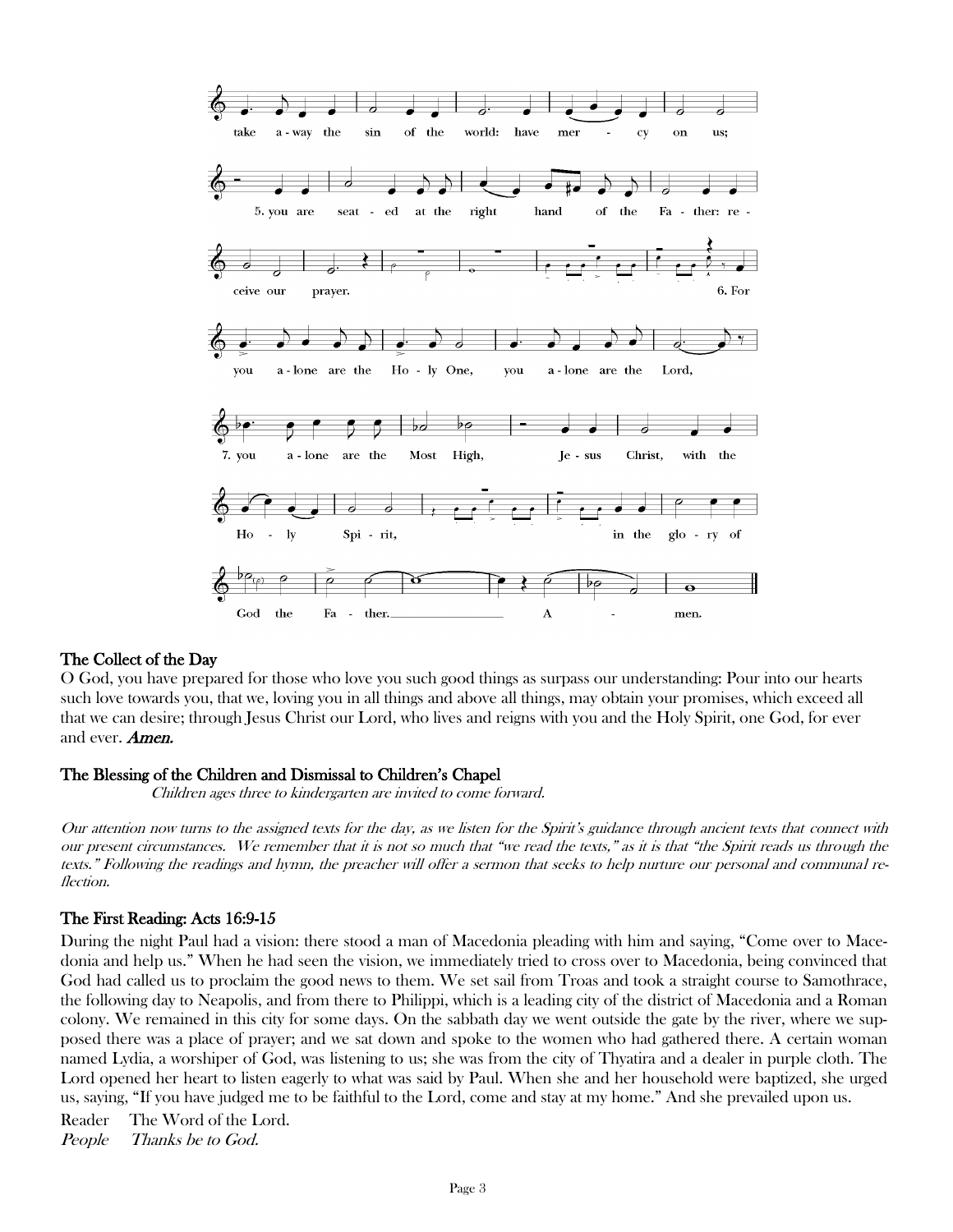- 1 May God be merciful to us and bless us, \* show us the light of his countenance and come to us.
- 2 Let your ways be known upon earth, \* your saving health among all nations.
- 3 Let the peoples praise you, O God; \* let all the peoples praise you.
- 4 Let the nations be glad and sing for joy, \* for you judge the peoples with equity and guide all the nations upon earth.
- 5 Let the peoples praise you, O God; \* let all the peoples praise you.
- 6 The earth has brought forth her increase; \* may God, our own God, give us his blessing.
- 7 May God give us his blessing, \* and may all the ends of the earth stand in awe of him.

# The Second Reading: Revelation 21:10, 22-22:5

In the spirit the angel carried me away to a great, high mountain and showed me the holy city Jerusalem coming down out of heaven from God. I saw no temple in the city, for its temple is the Lord God the Almighty and the Lamb. And the city has no need of sun or moon to shine on it, for the glory of God is its light, and its lamp is the Lamb. The nations will walk by its light, and the kings of the earth will bring their glory into it. Its gates will never be shut by day—and there will be no night there. People will bring into it the glory and the honor of the nations. But nothing unclean will enter it, nor anyone who practices abomination or falsehood, but only those who are written in the Lamb's book of life. Then the angel showed me the river of the water of life, bright as crystal, flowing from the throne of God and of the Lamb through the middle of the street of the city. On either side of the river, is the tree of life with its twelve kinds of fruit, producing its fruit each month; and the leaves of the tree are for the healing of the nations. Nothing accursed will be found there any more. But the throne of God and of the Lamb will be in it, and his servants will worship him; they will see his face, and his name will be on their foreheads. And there will be no more night; they need no light of lamp or sun, for the Lord God will be their light, and they will reign forever and ever.

Reader The Word of the Lord. People Thanks be to God.

At the Sequence: Hymn 292 **Mateurs** 202 Words: Edward White Benson (1829-1896), alt. Music: Kingsfold, English melody; adapt. Ralph Vaughan Williams (1872-1958)

# The Gospel Reading: John 14:23-29

Priest The Holy Gospel of our Lord Jesus Christ according to John. People Glory to you, Lord Christ.

Jesus said to Judas (not Iscariot), "Those who love me will keep my word, and my Father will love them, and we will come to them and make our home with them. Whoever does not love me does not keep my words; and the word that you hear is not mine, but is from the Father who sent me. I have said these things to you while I am still with you. But the Advocate, the Holy Spirit, whom the Father will send in my name, will teach you everything, and remind you of all that I have said to you. Peace I leave with you; my peace I give to you. I do not give to you as the world gives. Do not let your hearts be troubled, and do not let them be afraid. You heard me say to you, 'I am going away, and I am coming to you.' If you loved me, you would rejoice that I am going to the Father, because the Father is greater than I. And now I have told you this before it occurs, so that when it does occur, you may believe."

Priest The Gospel of the Lord. People Praise to you, Lord Christ.

# The Homily: The Rev. Dr. Cynthia Park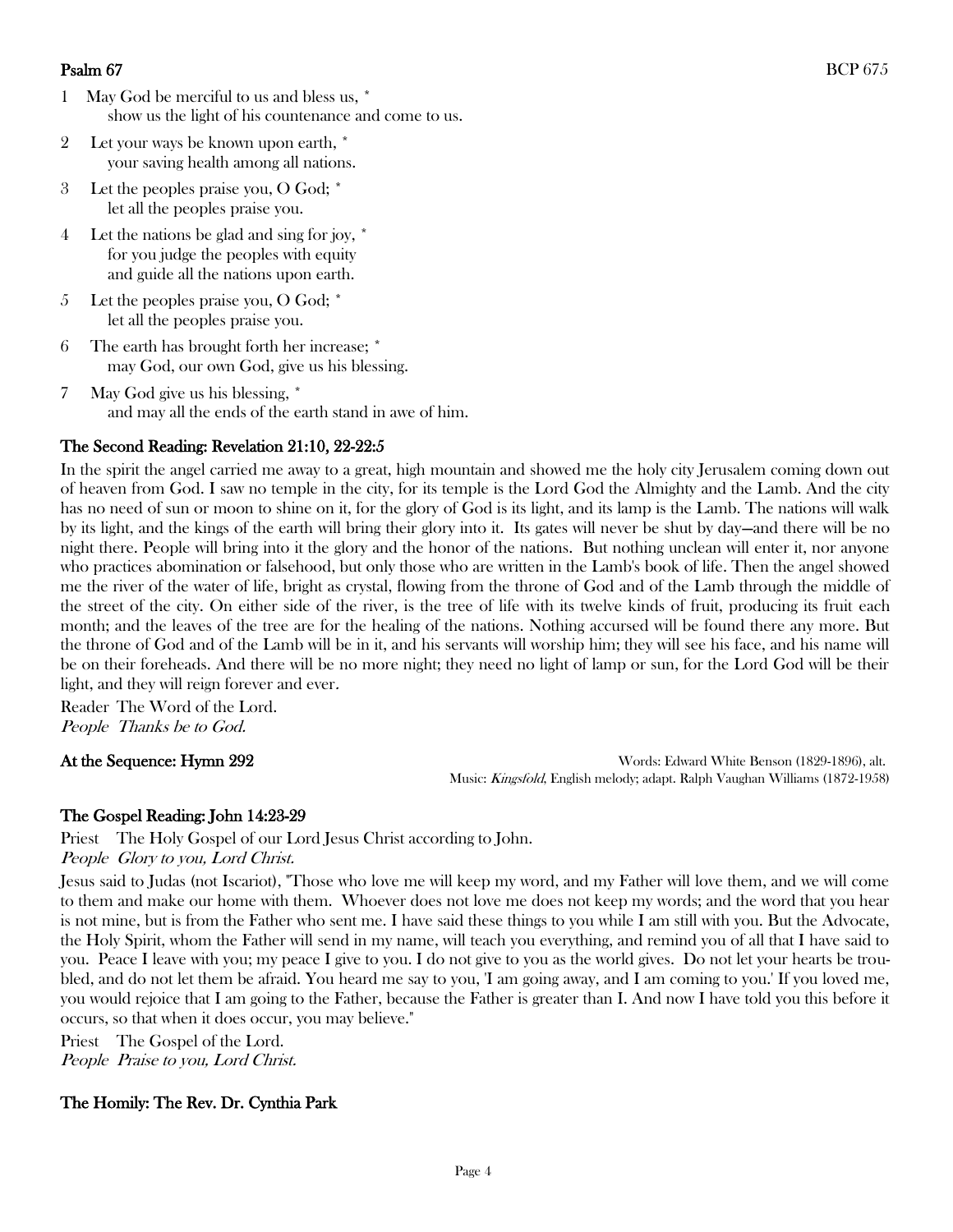# Presentation and Examination of the Candidate BCP 301

| Celebrant<br><b>Parents and Godparents</b>                |                                                                                                                | The Candidate for Holy Baptism will now be presented.<br>I present Grey Thomas Anderson to receive the Sacrament of Baptism. |
|-----------------------------------------------------------|----------------------------------------------------------------------------------------------------------------|------------------------------------------------------------------------------------------------------------------------------|
| Celebrant                                                 |                                                                                                                | Will you be responsible for seeing that the child you present is brought up in the Christian faith<br>and life?              |
| Parents and Godparents                                    |                                                                                                                | I will, with God's help.                                                                                                     |
| Celebrant                                                 |                                                                                                                | Will you by your prayers and witness help this child to grow into the full stature<br>of Christ?                             |
| Parents and Godparents                                    |                                                                                                                | I will, with God's help.                                                                                                     |
| Celebrant<br><b>Parents and Godparents</b>                |                                                                                                                | Do you renounce Satan and all the spiritual forces of wickedness that rebel against God?<br>I renounce them.                 |
| Celebrant<br><b>Parents and Godparents</b>                |                                                                                                                | Do you renounce the evil powers of this world which corrupt and destroy the creatures of God?<br>I renounce them.            |
| Celebrant<br><b>Parents and Godparents</b>                |                                                                                                                | Do you renounce all sinful desires that draw you from the love of God?<br>I renounce them.                                   |
| Celebrant<br>Parents and Godparents                       |                                                                                                                | Do you turn to Jesus Christ and accept him as your Savior?<br>Ido.                                                           |
| Celebrant<br>Parents and Godparents                       |                                                                                                                | Do you put your whole trust in his grace and love?<br>Ido.                                                                   |
| Celebrant<br><b>Parents and Godparents</b><br>(All stand) |                                                                                                                | Do you promise to follow and obey him as your Lord?<br>Ido.                                                                  |
| Celebrant<br>People                                       | Will you who witness these vows do all in your power to support this person in his life in Christ?<br>We will. |                                                                                                                              |
| Celebrant                                                 | Let us join with those who are committing Grey to Christ and renew our own baptismal covenant.                 |                                                                                                                              |

# The Baptismal Covenant BCP 304

| Celebrant           | Do you believe in God the Father?                                                                                                                                                                                                                                                                                                                                                                                                                          |  |
|---------------------|------------------------------------------------------------------------------------------------------------------------------------------------------------------------------------------------------------------------------------------------------------------------------------------------------------------------------------------------------------------------------------------------------------------------------------------------------------|--|
| People              | I believe in God, the Father almighty, creator of heaven and earth.                                                                                                                                                                                                                                                                                                                                                                                        |  |
| Celebrant<br>People | Do you believe in Jesus Christ, the Son of God?<br>I believe in Jesus Christ, his only Son, our Lord. He was conceived by the power of the Holy Spirit and born<br>of the Virgin Mary. He suffered under Pontius Pilate, was crucified, died, and was buried. He descended to<br>the dead. On the third day he rose again. He ascended into heaven, and is seated at the right hand of the<br>Father. He will come again to judge the living and the dead. |  |
| Celebrant<br>People | Do you believe in God the Holy Spirit?<br>I believe in the Holy Spirit, the holy catholic Church, the communion of saints, the forgiveness of sins, the<br>resurrection of the body, and the life everlasting.                                                                                                                                                                                                                                             |  |
| Celebrant           | Will you continue in the apostles' teaching and fellowship, in the breaking of bread, and in the prayers?                                                                                                                                                                                                                                                                                                                                                  |  |
| People              | I will, with God's help.                                                                                                                                                                                                                                                                                                                                                                                                                                   |  |
| Celebrant           | Will you persevere in resisting evil, and, whenever you fall into sin, repent and return to the Lord?                                                                                                                                                                                                                                                                                                                                                      |  |
| People              | I will, with God's help.                                                                                                                                                                                                                                                                                                                                                                                                                                   |  |
| Celebrant           | Will you proclaim by word and example the Good News of God in Christ?                                                                                                                                                                                                                                                                                                                                                                                      |  |
| People              | I will, with God's help.                                                                                                                                                                                                                                                                                                                                                                                                                                   |  |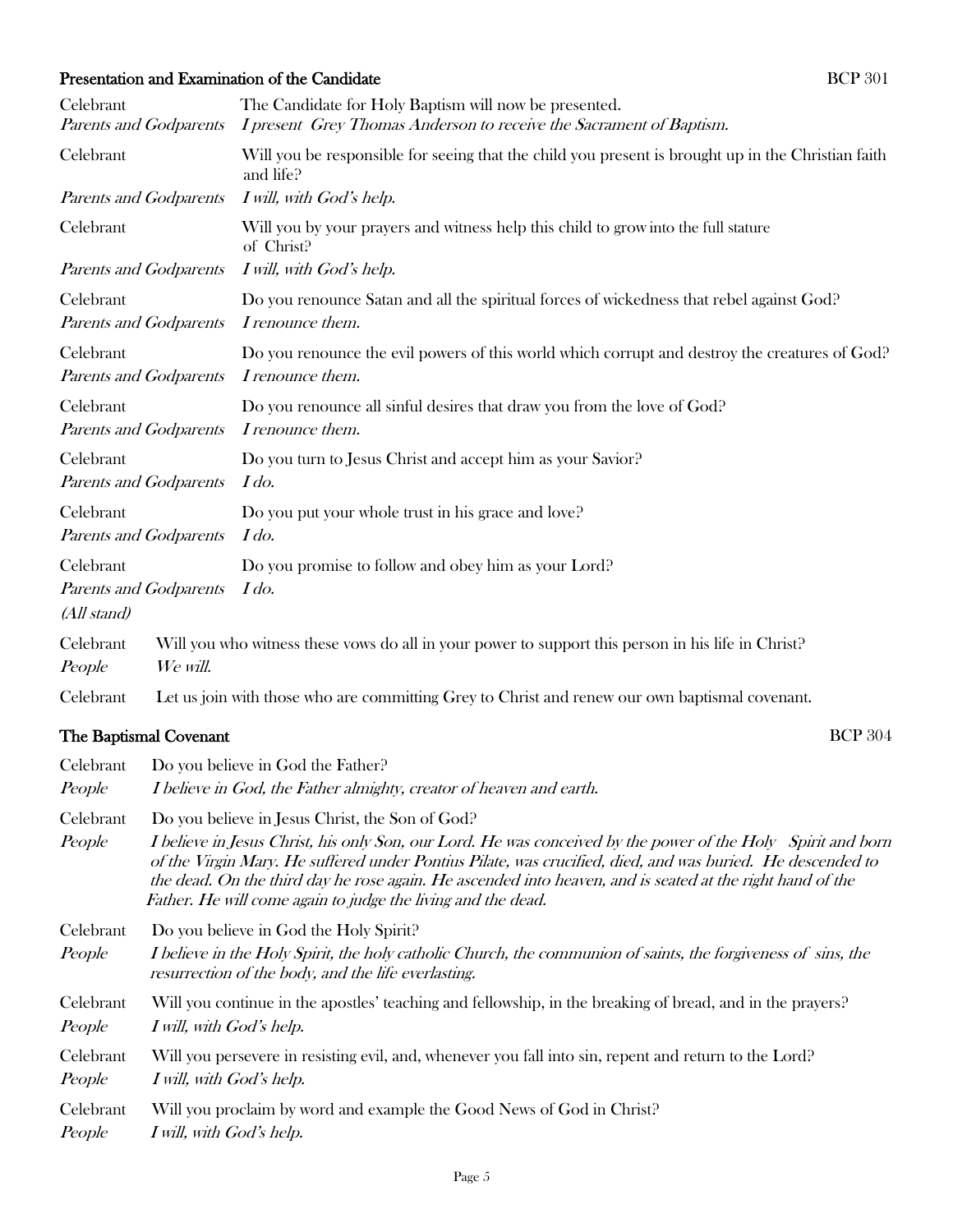Celebrant Will you seek and serve Christ in all persons, loving your neighbor as yourself? People I will, with God's help. Celebrant Will you strive for justice and peace among all people, and respect the dignity of every human being? People I will, with God's help. **Prayers for the Candidate** BCP 305 Celebrant Let us now pray for Grey Thomas Anderson who is to receive the Sacrament of new birth. Leader Deliver him, O Lord, from the way of sin and death. People Lord, hear our prayer. Leader Open his heart to your grace and truth. People Lord, hear our prayer. Leader Fill him with your holy and life-giving Spirit. People Lord, hear our prayer. Leader Keep him in the faith and communion of your holy Church. People Lord, hear our prayer. Leader Teach him to love others in the power of the Spirit. People Lord, hear our prayer. Leader Send him into the world in witness to your love. People Lord, hear our prayer. Leader Bring him to the fullness of your peace and glory.

People Lord, hear our prayer.

Celebrant Grant, O Lord, that all who are baptized into the death of Jesus Christ your Son may live in the power of his resurrection and look for him to come again in glory; who lives and reigns now and for ever. **Amen.** 

# Thanksgiving over the Water

Celebrant The Lord be with you. People And also with you. Celebrant Let us give thanks to the Lord our God. People It is right to give him thanks and praise. Celebrant

We thank you, Almighty God, for the gift of water. Over it the Holy Spirit moved in the beginning of creation. Through it you led the children of Israel out of their bondage in Egypt into the land of promise. In it your Son Jesus received the baptism of John and was anointed by the Holy Spirit as the Messiah, the Christ, to lead us, through his death and resurrection, from the bondage of sin into everlasting life.

We thank you, Father, for the water of Baptism. In it we are buried with Christ in his death. By it we share in his resurrection. Through it we are reborn by the Holy Spirit. Therefore in joyful obedience to your Son, we bring into his fellowship those who come to him in faith, baptizing them in the Name of the Father, and of the Son, and of the Holy Spirit.

Now sanctify this water, we pray you, by the power of your Holy Spirit, that those who here are cleansed from sin and born again may continue for ever in the risen life of Jesus Christ our Savior. To him, to you, and to the Holy Spirit, be all honor and glory, now and for ever. **Amen.** 

# The Baptism

Grey Thomas Anderson, I baptize you in the Name of the Father, and of the Son, and of the Holy Spirit. **Amen.** Grey Thomas Anderson, you are sealed by the Holy Spirit in Baptism and marked as Christ's own for ever. Amen.

# Celebrant Let us pray.

Heavenly Father, we thank you that by water and the Holy Spirit you have bestowed upon this your servant the forgiveness of sin, and have raised him to the new life of grace. Sustain him, O Lord, in your Holy Spirit. Give him an inquiring and discerning heart, the courage to will and to persevere, a spirit to know and to love you, and the gift of joy and wonder in all your works. Amen.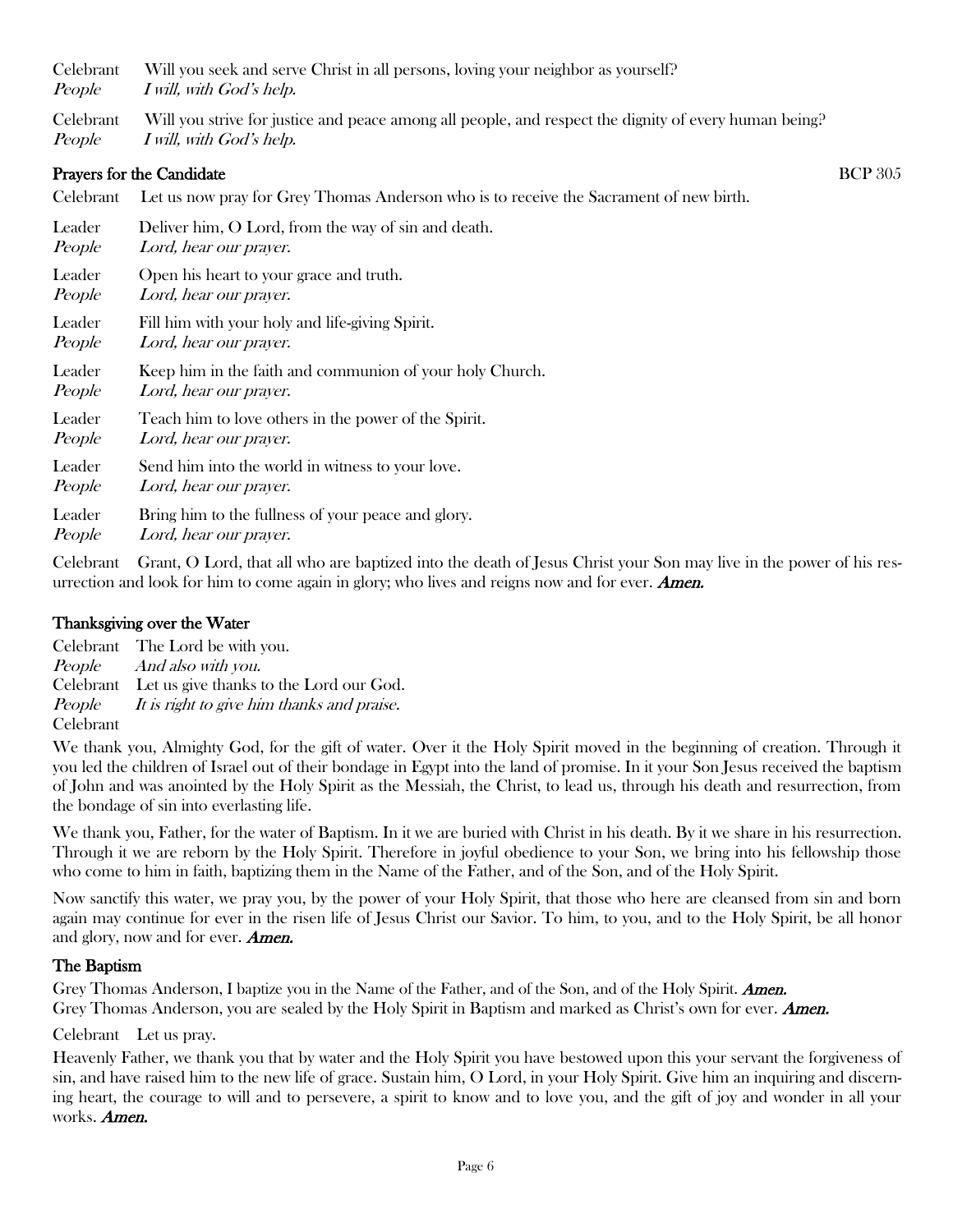Celebrant Let us welcome the newly baptized.

Celebrant and People

We receive you into the household of God. Confess the faith of Christ crucified, proclaim his resurrection, and share with us in his eternal priesthood.

# Recognition of Christian Education Teachers, Staff and Graduates

# The Peace

Celebrant The peace of the Lord be always with you. People And also with you.

Please be seated.

We have arrived at the point of the liturgy that focuses our attention on Christ's presence with us in the Holy Eucharist. "Eucharist" means "thanksgiving," and we are called to remember our gratitude to God for the blessings of our lives. Together, we share in Holy Communion, which we believe is the Real Presence of Christ both within the bread and wine and within each soul present. We offer ourselves and visualize ourselves on the altar, as we pray for a transformation of heart that will nurture our ongoing lives.

### The Offertory Anthem Ave Verum Corpus Anthen Ave Verum Corpus William Byrd

Ave verum corpus, natum de Maria Virgine, vere passum, immolatum in cruce pro homine, cuius latus perforatum fluxit aqua et saguine: esto nobis praegustatumin mortis examine. O Iesu dulcis, O Iesu pie, O Iesu, fili Mariae. Miserere mei. Amen.

Hail, true Body, born of the Virgin Mary, having truly suffered, sacrificed on the cross for mankind, from whose pierced side water and blood flowed: be for us a foretaste [of the Heavenly banquet] in the trial of death! O sweet Jesus, O holy Jesus, O Jesus, son of Mary, have mercy on me. Amen.

# At the Presentation: Hymn 174 verses 1, 4 Salzburg arr. Richard Webster

### The Holy Communion

The Great Thanksgiving Please stand as you are able. BCP 361

### Eucharistic Prayer A

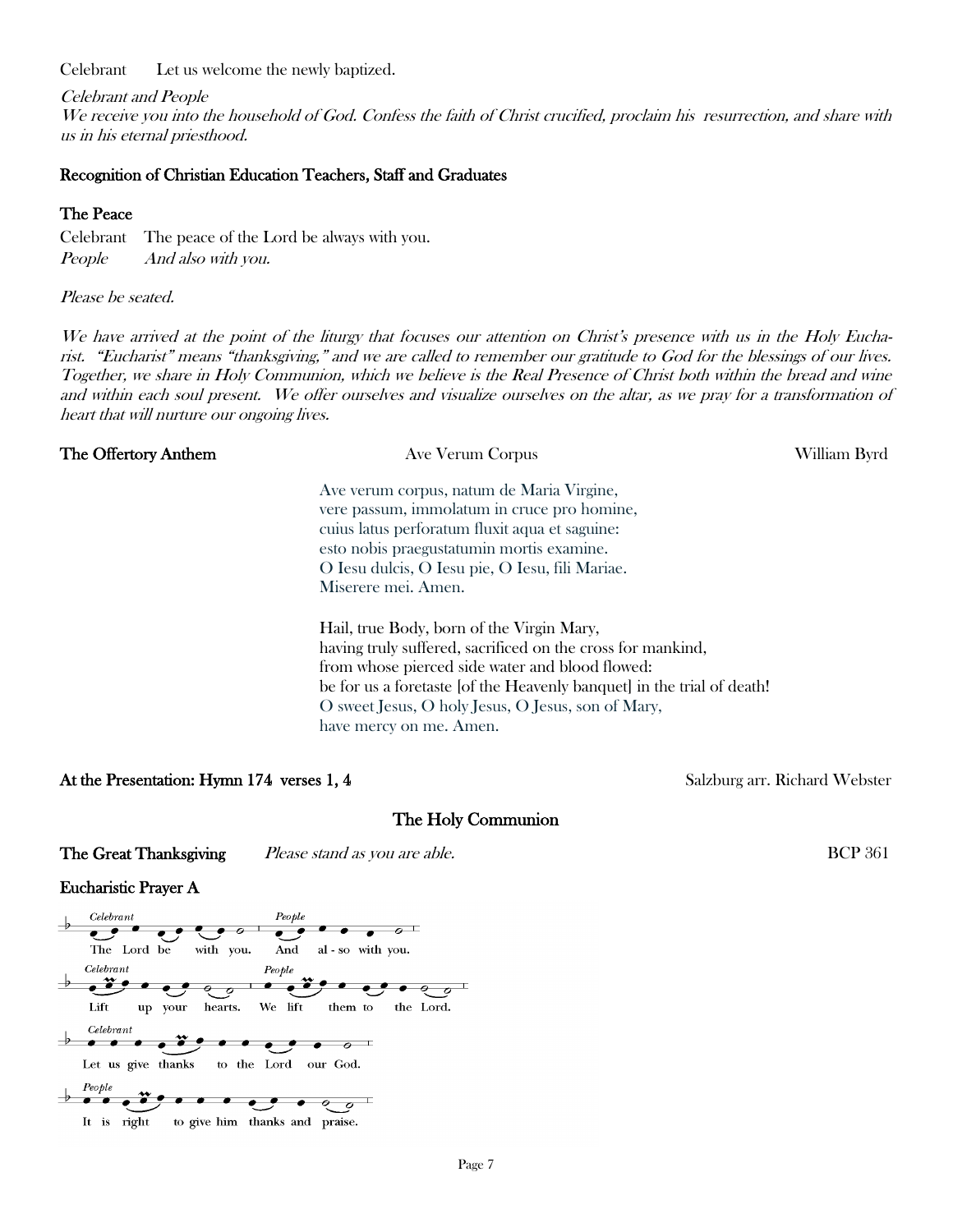#### Celebrant

It is right, and a good and joyful thing, always and everywhere to give thanks to you, Father Almighty, Creator of heaven and earth. But chiefly are we bound to praise you for the glorious resurrection of your Son Jesus Christ our Lord; for he is the true Paschal Lamb, who was sacrificed for us, and has taken away the sin of the world. By his death he has destroyed death, and by his rising to life again he has won for us everlasting life.

Therefore we praise you, joining our voices with Angels and Archangels and with all the company of heaven, who for ever sing this hymn to proclaim the glory of your Name:



#### Celebrant

Holy and gracious Father: In your infinite love you made us for yourself, and, when we had fallen into sin and become subject to evil and death, you, in your mercy, sent Jesus Christ, your only and eternal Son, to share our human nature, to live and die as one of us, to reconcile us to you, the God and Father of all.

He stretched out his arms upon the cross, and offered himself, in obedience to your will, a perfect sacrifice for the whole world. On the night he was handed over to suffering and death, our Lord Jesus Christ took bread; and when he had given thanks to you, he broke it, and gave it to his disciples, and said, "Take, eat: This is my Body, which is given for you. Do this for the remembrance of me."

After supper he took the cup of wine; and when he had given thanks, he gave it to them, and said, "Drink this, all of you: This is my Blood of the new Covenant, which is shed for you and for many for the forgiveness of sins. Whenever you drink it, do this for the remembrance of me."

Therefore we proclaim the mystery of faith:

Celebrant and People Christ has died. Christ is risen. Christ will come again.

Celebrant

We celebrate the memorial of our redemption, O Father, in this sacrifice of praise and thanksgiving. Recalling his death, resurrection, and ascension, we offer you these gifts.

Sanctify them by your Holy Spirit to be for your people the Body and Blood of your Son, the holy food and drink of new and unending life in him. Sanctify us also that we may faithfully receive this holy Sacrament, and serve you in unity, constancy, and peace; and at the last day bring us with all your saints into the joy of your eternal kingdom.

All this we ask through your Son Jesus Christ: By him, and with him, and in him, in the unity of the Holy Spirit all honor and glory is yours, Almighty Father, now and for ever. **Amen.**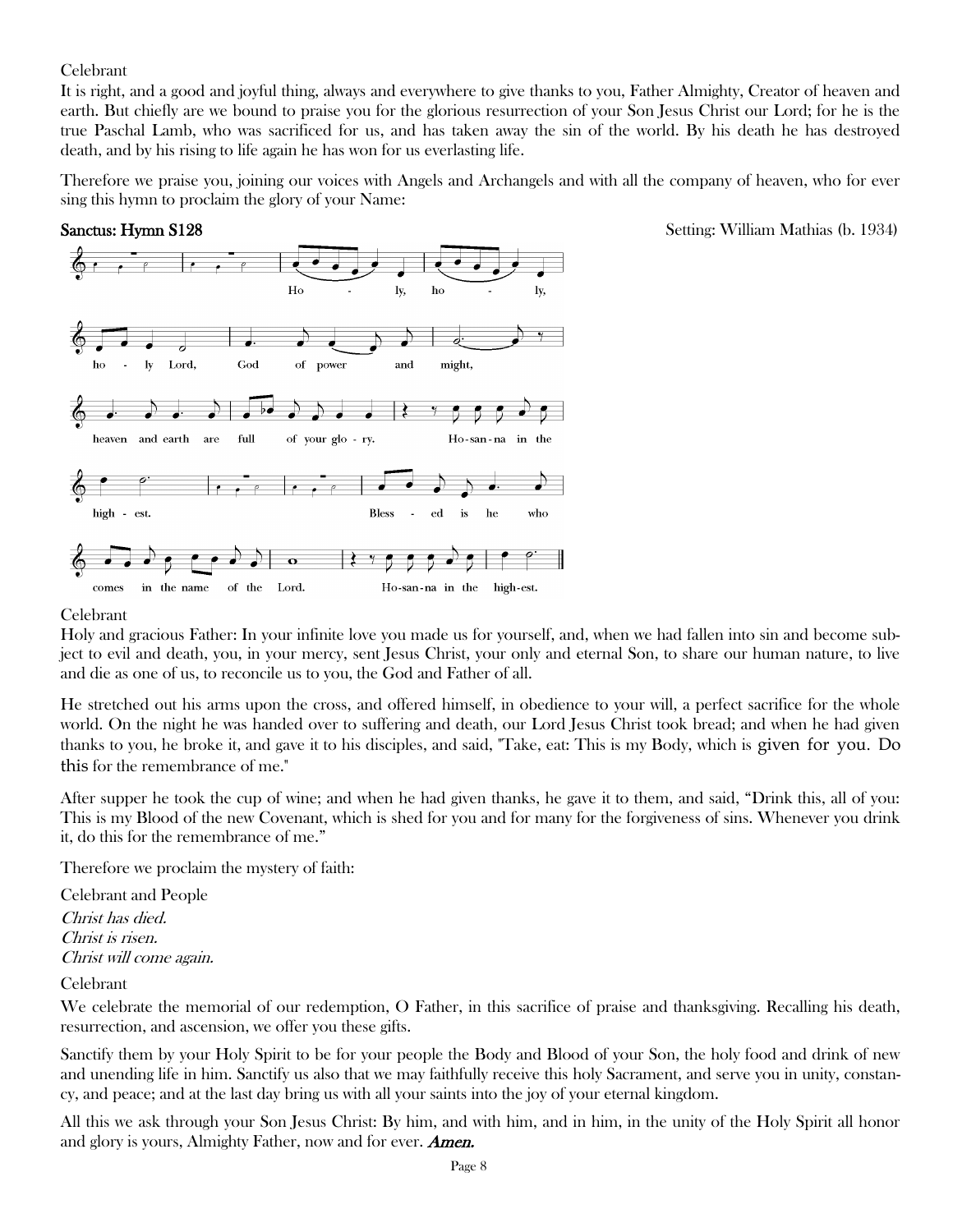And now, as our Savior Christ has taught us, we are bold to say, People and Celebrant

Our Father, who art in heaven, hallowed be thy Name, thy kingdom come, thy will be done, on earth as it is in heaven. Give us this day our daily bread. And forgive us our trespasses, as we forgive those who trespass against us. And lead us not into temptation, but deliver us from evil. For thine is the kingdom, and the power, and the glory, for ever and ever. Amen.

# The Breaking of the Bread

#### The Fraction Anthem: Hymn S165 Setting: William Mathias (b. 1934)





| Celebrant | Behold who you are: The Body of Christ. |
|-----------|-----------------------------------------|
| People    | May we become what we receive.          |

Please be seated.

#### Communion Music

 Hymn 307 Words: George Hugh Bourne (1840-1925), alt. Music: Bryn Calfaria, melody William Owen (1813-1893); harm. Christian Hymns, 1977

 Hymn 304 Words: Brian A. Wren (b. 1936), alt. Music: Land of Rest, American folk melody; adapt. and harm. Annabel Morris Buchanan (1889-1983) Words: Copyright © 1971 by Hope Publishing Company. All rights reserved. Used with permission.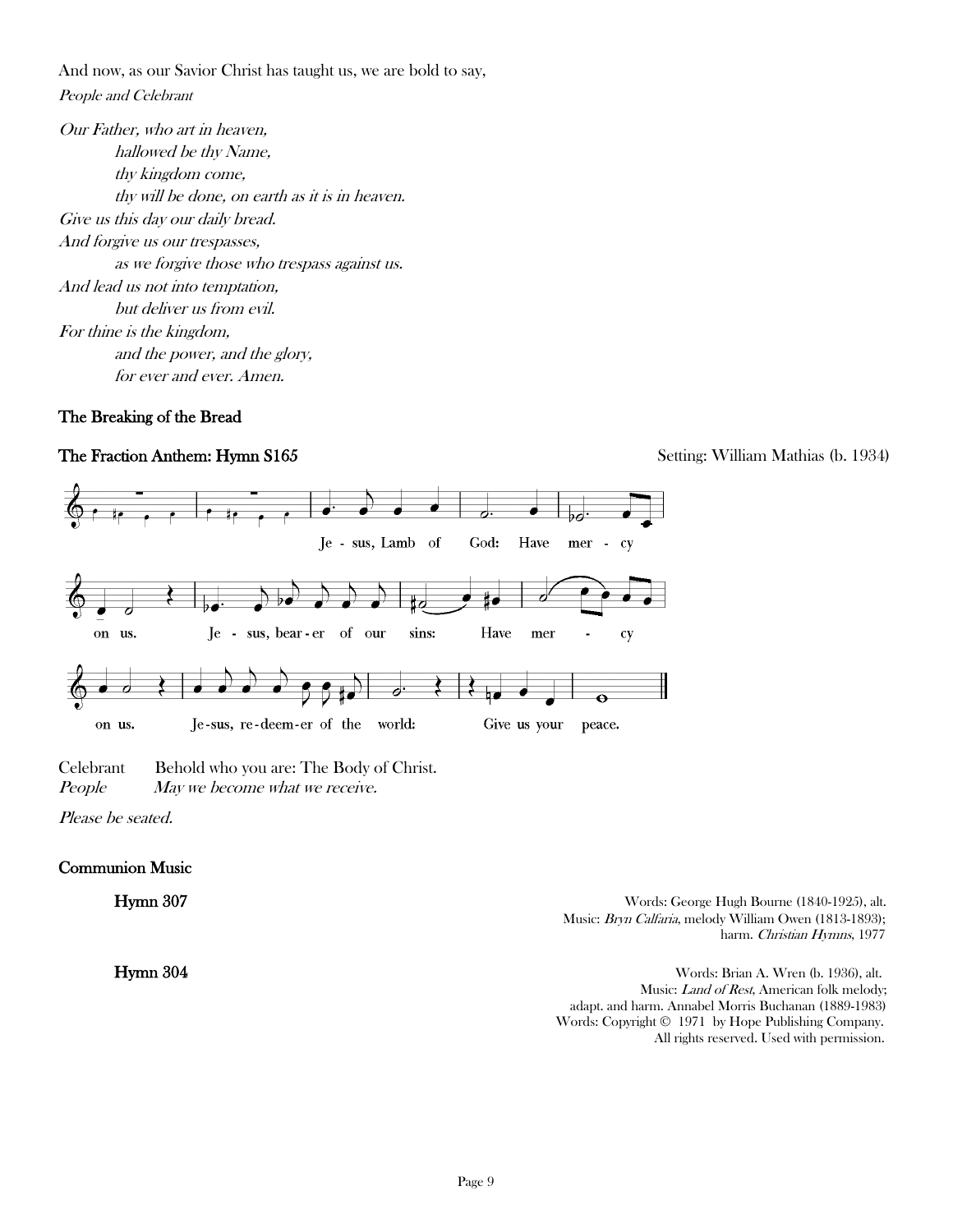#### **Prayer after Communion** Please kneel or stand as you are able. BCP 366

Celebrant: Let us pray.

Celebrant and People Almighty and everliving God, we thank you for feeding us with the spiritual food of the most precious Body and Blood of your Son our Savior Jesus Christ; and for assuring us in these holy mysteries that we are living members of the Body of your Son, and heirs of your eternal kingdom. And now, Father, send us out to do the work you have given us to do, to love and serve you as faithful witnesses of Christ our Lord. To him, to you, and to the Holy Spirit, be honor and glory, now and for ever. Amen.

We remember now that we have not left the world; rather, we have brought our entire selves into this time and space to be transformed by the Spirit's presence in our hearts. Now, we give thanks for this time of shared prayer, and we look toward the ways we can embody the Light of Christ in the world.

#### The Blessing

| Closing Hymn 437 | Words: Timothy Dudley-Smith (b. 1926); based on <i>The Song of Mary</i>                                                |
|------------------|------------------------------------------------------------------------------------------------------------------------|
|                  | Music: <i>Birmingham</i> , from <i>Repository of Sacred Music, Part II</i> , 1813; harm. <i>Songs of Praise</i> , 1925 |
| The Dismissal    |                                                                                                                        |

Postlude **Prelude** Prelude in F Theorem and Theorem States of Theorem States of Theorem States and Theorem States of Theorem States and Theorem States of Theorem States and Theorem States and Theorem States and Theorem Sta

## Formation Leaders for Children, Youth and Adults

Sherry Farhy, Cathy Hartley, Mike McPeek, Meg McPeek, Donna Murray, Caryl Rinker, Gail Sargent, Amy Scott, Anita Smith, Suzanne Carroll, Jessica Voyles, Meredith West, Gail Bouk, Peggy Haring, Pam Kohler-Camp, Elizabeth Mavis, Helen Scovill, Amy Bussler, Shannon Dorsey, Nate Early, Ginny Early, Jack Park, Joey West, Callie Flack, Kevin Flack, Kevin Boyd, Dan Scott, Dave Westfall, Jeff Jones, Kathy Amos, Karen Murphy, Kimmey Boyd, Julie Rossi, Laura Rives, Helen Scovill, Alison Zavodny, Beth Neidenbach, Sally Pittman

We invite visitors and newcomers to fill out a Welcome Card, online at [www.gracechurchgainesville.org/welcome](http://www.gracechurchgainesville.org/welcome) or in the pew, so we can share additional information about Grace Church and answer any questions you may have.

Services at Grace Church are live-streamed/recorded so that we may include those who cannot be with us physically. [www.gracechurchgainesville.org/photo-video-policy](http://www.gracechurchgainesville.org/photo-video-policy)

> All music is reprinted by permission under www.OneLicense.net (license number A-701954). Music from The Hymnal 1982 © Church Pension Fund, except where noted below: Hymn 398 Music: By permission of Oxford University Press. Hymn 304 Words: Copyright © 1971 by Hope Publishing Company, Carol Stream, IL 60188, All Rights Reserved. Used by Permission. Music: Copyright © 1938 by J. Fischer & Bro., a division of Belwin-Mills Publishing Corp. Copyright renewed. Used with permission. All rights reserved. Hymn 437 Copyright © 1962 by Hope Publishing Company, Carol Stream, IL 60188,

All Rights Reserved. Used by Permission.